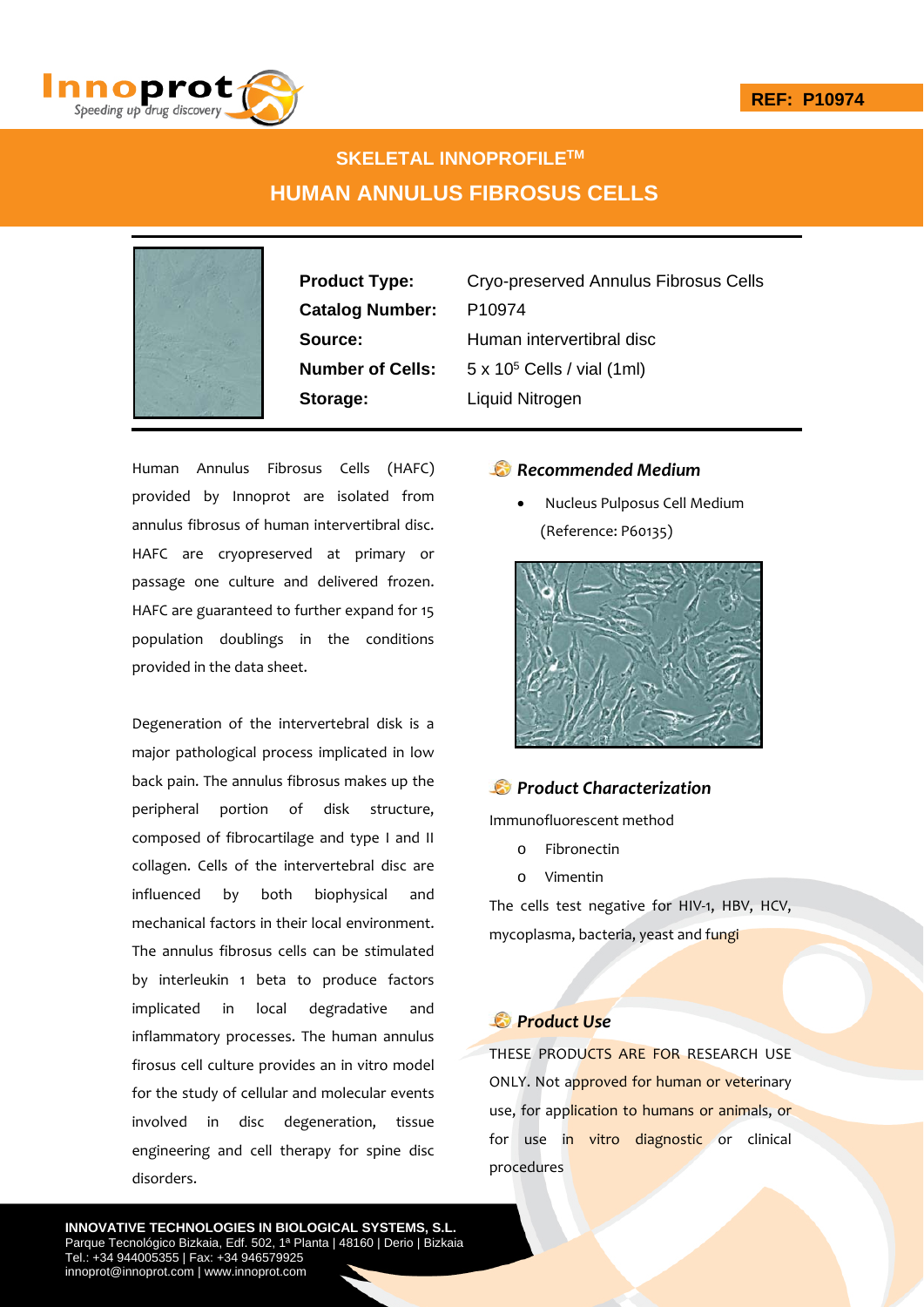

## **INSTRUCTIONS FOR CULTURING CELLS**

*IMPORTANT*: Cryopreserved cells are very delicate. Thaw the vial in a 37 ºC waterbath and return them to culture as quickly as possible with minimal handling!

#### **Set up culture after receiving the order:**

- 1. Prepare a poly‐lysine coated flask (2 μg/cm<sup>2</sup>, T-75 flask is recommended). Add 10 ml of sterile water to a T‐75 flask and then add 150 μl of poly‐ lysine stock solution (1 mg/ml). Leave the flask in incubator overnight (minimum one hour at 37ºC incubator).
- 2. Prepare complete medium: decontaminate the external surfaces of medium and medium supplements with 70% ethanol and transfer them to sterile field. Aseptically open each supplement tube and add them to the basal medium with a pipette. Rinse each tube with medium to recover the entire volume.
- 3. Rinse the poly‐lysine coated flask with sterile water twice and add 20 ml of complete medium to the flask. Leave the flask in the hood and go to thaw the cells.
- 4. Place the vial in a 37ºC waterbath, hold and rotate the vial gently until the contents are completely thawed. Remove the vial from the waterbath immediately, wipe it dry, rinse the vial with 70% ethanol and transfer it to a sterile field. Remove the cap, being careful not to touch the interior threads with fingers. Using a 1 ml eppendorf pipette gently resuspend the contents of the vial.
- 5. Dispense the contents of the vial into the equilibrated, poly‐lysine coated culture vessels. A seeding density of 5,000 cells/cm<sup>2</sup> is recommended.

**INNOVATIVE TECHNOLOGIES IN BIOLOGICAL SYSTEMS, S.L.** Parque Tecnológico Bizkaia, Edf. 502, 1ª Planta | 48160 | Derio | Bizkaia Tel.: +34 944005355 | Fax: +34 946579925 innoprot@innoprot.com | www.innoprot.com

- Note: Dilution and centrifugation of cells after thawing are not recommended since these actions are more harmful to the cells than the effect of DMSO residue in the culture. It is also important that vacular smooth muscle cells are plated in poly‐lysine coated flasks that promote cell attachment.
- 6. Replace the cap or cover of flask, and gently rock the vessel to distribute the cells evenly. Loosen cap if necessary to permit gas exchange.
- 7. Return the culture vessels to the incubator.
- 8. For best result, do not disturb the culture for at least 16 hours after the culture has been initiated. Change the growth medium the next day to remove the residual DMSO and unattached cells, then every other day thereafter.

#### **Maintenance of Culture:**

- 1. Change the medium to fresh supplemented medium the next morning after establishing a culture from cryopreserved cells.
- 2. Change the medium every three days thereafter, until the culture is approximately 70% confluent.
- 3. Once the culture reaches 70% confluence, change medium every other day until the culture is approximately 90% confluent.